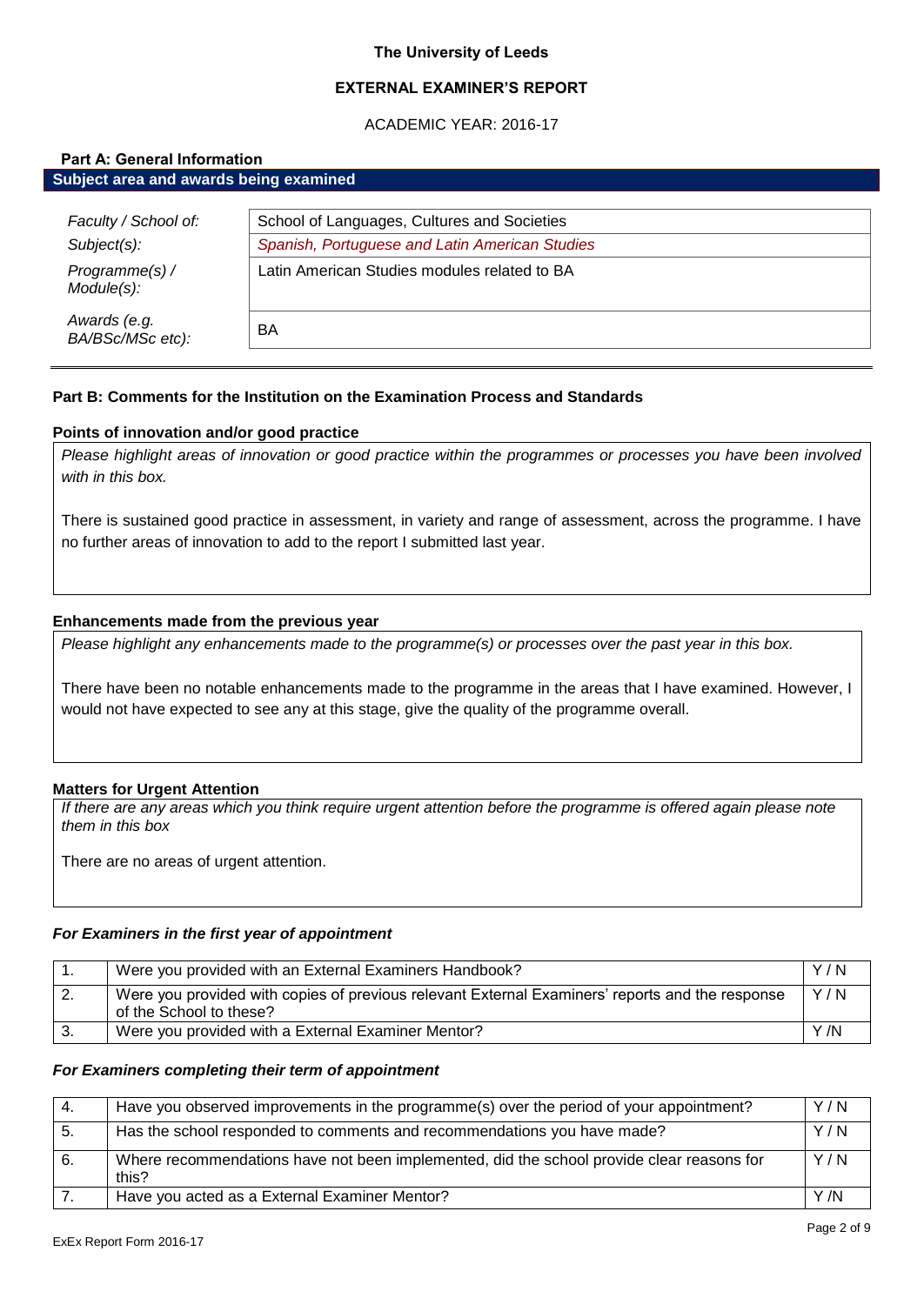*Please comment on your experience of the programme(s) over the period of your appointment, remarking in particular on changes from year to year and the progressive development and enhancement of the learning and teaching provision, on standards achieved, on marking and assessment and the procedures of the School*

# **Standards**

| $\overline{8}$ .  | Is the overall programme structure coherent and appropriate for the level of study?                                                                                                                   | Ÿ              |
|-------------------|-------------------------------------------------------------------------------------------------------------------------------------------------------------------------------------------------------|----------------|
| 9.                | Does the programme structure allow the programme aims and intended learning outcomes to be<br>met?                                                                                                    | Y              |
| 10.               | Are the programme aims and intended learning outcomes commensurate with the level of award?                                                                                                           | $\overline{Y}$ |
| $\overline{11}$ . | Did the Aims and ILOs meet the expectations of the national subject benchmark (where relevant)?                                                                                                       | $\overline{Y}$ |
| 12.               | Is the programme(s) comparable with similar programmes at other institutions?                                                                                                                         | Y              |
|                   | Please use this box to explain your overall impression of the programme structure, design, aims and intended<br>learning outcomes.                                                                    |                |
| comment.          | I have nothing further to add in this respect to my first report, since there have been no changes that warrant                                                                                       |                |
| $\overline{13}$ . | Is the influence of research on the curriculum and learning and teaching clear?                                                                                                                       | Y              |
|                   | Please explain how this is/could be achieved (examples might include: curriculum design informed by current research<br>in the subject; practice informed by research; students undertaking research) |                |
| 14.               | Does the programme form part of an Integrated PhD?                                                                                                                                                    | N              |
|                   | Please comment on the appropriateness of the programme as training for a PhD:                                                                                                                         |                |
| 15.               | Does the programme include clinical practice components?                                                                                                                                              | $\mathsf{N}$   |
|                   | Please comment on the learning and assessment of practice components of the curriculum here:                                                                                                          |                |
| 16.               | Is the programme accredited by a Professional or Statutory Regulatory Body (PSRB)?                                                                                                                    | N              |
|                   | Please comment on the value of, and the programme's ability to meet, PSRB requirements here:                                                                                                          |                |

# **Assessment and Feedback**

17. Does the programme design clearly align intended learning outcomes with assessment? Y *Please comment on the assessment methods and the appropriateness of these to the ILOs, in particular: the design and structure of the assessment methods, and the arrangements for the marking of modules and the classification of awards; the quality of teaching, learning and assessment methods that may be indicated by student performance.*

The assessment methods are consistently appropriate and clear and there are some very good practices that support student learning and development, as noted in my report last year. The students' work is indicative of very good teaching across the programme.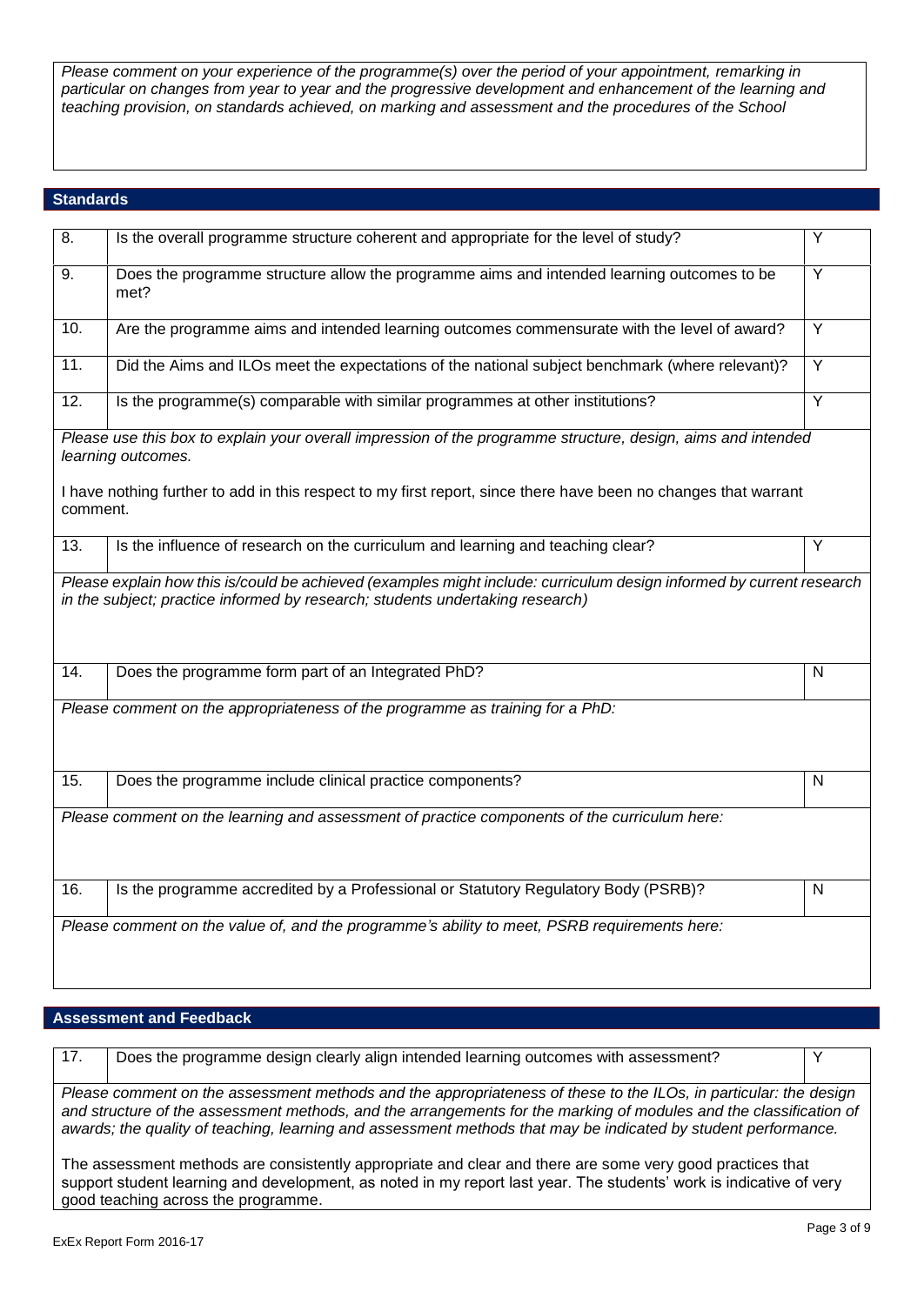| 18.       | Is the design and structure of the assessment methods appropriate to the level of award?                                                                                                                                 |   |
|-----------|--------------------------------------------------------------------------------------------------------------------------------------------------------------------------------------------------------------------------|---|
| 19.       | Were students given adequate opportunity to demonstrate their achievement of the programme<br>aims and intended learning outcomes?                                                                                       | Υ |
|           | Please comment on the academic standards demonstrated by the students and, where possible, their performance<br>in relation to students on comparable courses; the strengths and weaknesses of the students as a cohort: |   |
|           | The standards were appropriate to the specific level of the degree, and the degree programme is comparable to<br>others of its kind in the UK.                                                                           |   |
| feedback: | Please use this box to provide any additional comments you would like to make in relation to assessment and                                                                                                              |   |

# **The Progression and Awards Process**

Г

| 20.               | Were you provided with guidance relating to the External Examiners role, powers and<br>responsibilities in the examination process?               | Y              |
|-------------------|---------------------------------------------------------------------------------------------------------------------------------------------------|----------------|
| 21.               | Was the progression and award guidance provided sufficient for you to act effectively as an<br><b>External Examiner?</b>                          | $\overline{Y}$ |
| 22.               | Did you receive appropriate programme documentation for your area(s) of responsibility?                                                           | $\overline{Y}$ |
| 23.               | Did you receive appropriate module documentation for your area(s) of responsibility?                                                              | Y              |
| 24.               | Did you receive full details of marking criteria applicable to your area(s) of responsibility?                                                    | $\overline{Y}$ |
| $\overline{25}$ . | Were you provided with all draft examination papers/assessments?                                                                                  | $\overline{Y}$ |
| 26.               | Was the nature and level of the assessment questions appropriate?                                                                                 | $\overline{Y}$ |
| 27.               | Were suitable arrangements made to consider your comments on assessment questions?                                                                | $\overline{Y}$ |
| $\overline{28}$ . | Was sufficient assessed work made available to enable you to have confidence in your evaluation<br>of the standard of student work?               | $\overline{Y}$ |
| 29.               | Were the examination scripts clearly marked/annotated?                                                                                            | $\overline{Y}$ |
| 30.               | Was the choice of subjects for final year projects and/or dissertations appropriate?                                                              | $\overline{Y}$ |
| $\overline{31}$ . | Was the method and standard of assessment appropriate for the final year projects and/or<br>dissertations?                                        | $\overline{Y}$ |
| $\overline{32}$ . | Were the administrative arrangements satisfactory for the whole process, including the operation of<br>the Progression and Awards Board?          | $\overline{Y}$ |
| $\overline{33}$ . | Were you able to attend the Progression and Awards Board meeting?                                                                                 | $\mathsf{N}$   |
| $\overline{34}$ . | Were you satisfied with the recommendations of the Progression and Awards Board?                                                                  | N/A            |
| $\overline{35}$ . | Were you satisfied with the way decisions from the School Special Circumstances meeting were<br>communicated to the Progression and Awards Board? | $\overline{Y}$ |
|                   | Please use this box to provide any additional comments you would like to make on the questions above:                                             |                |
|                   | All arrangements were made clearly and efficiently, and the process was managed so that the work of moderation of                                 |                |

assessment across the programme could be fulfilled in a satisfactory fashion. My one comment, as last year, is that the attendance only at the 'Module Marks Board' is not a good use of External Examiners' time. The separation of module marks approval and the classification of awards does not allow for a full overview of the students' progress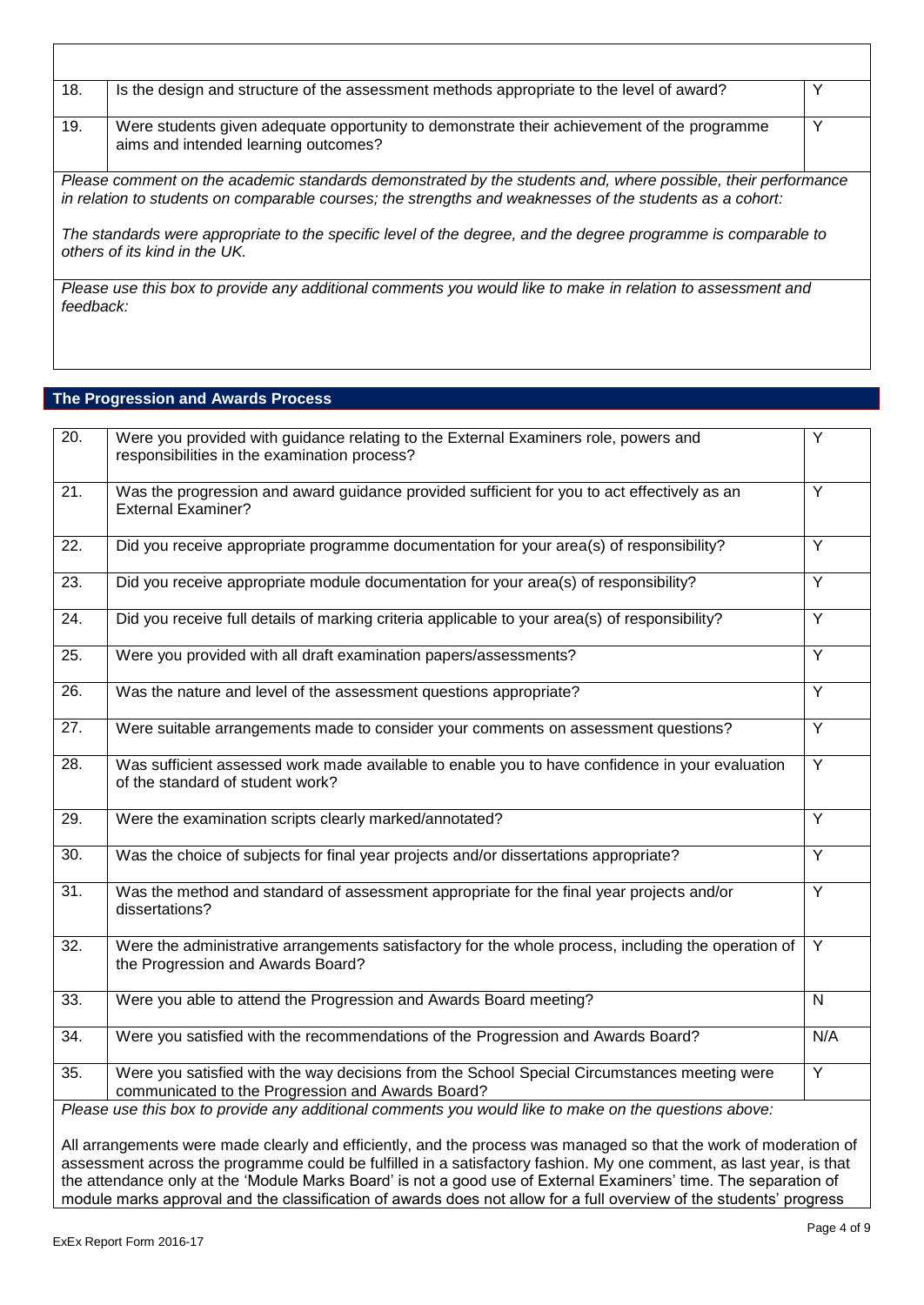and outcomes, so the final work of the External Examiner is incomplete. The module marks board could – and probably should – be help without Eternal Examiners. The role of the External Examiner is being reshaped and is, I think, in an uncomfortable position, where the final worth is difficult to discern in terms of the monitoring of the overall outcomes and success of the programme.

# **Other comments**

**Please use this box if you wish to make any further comments not covered elsewhere on the form**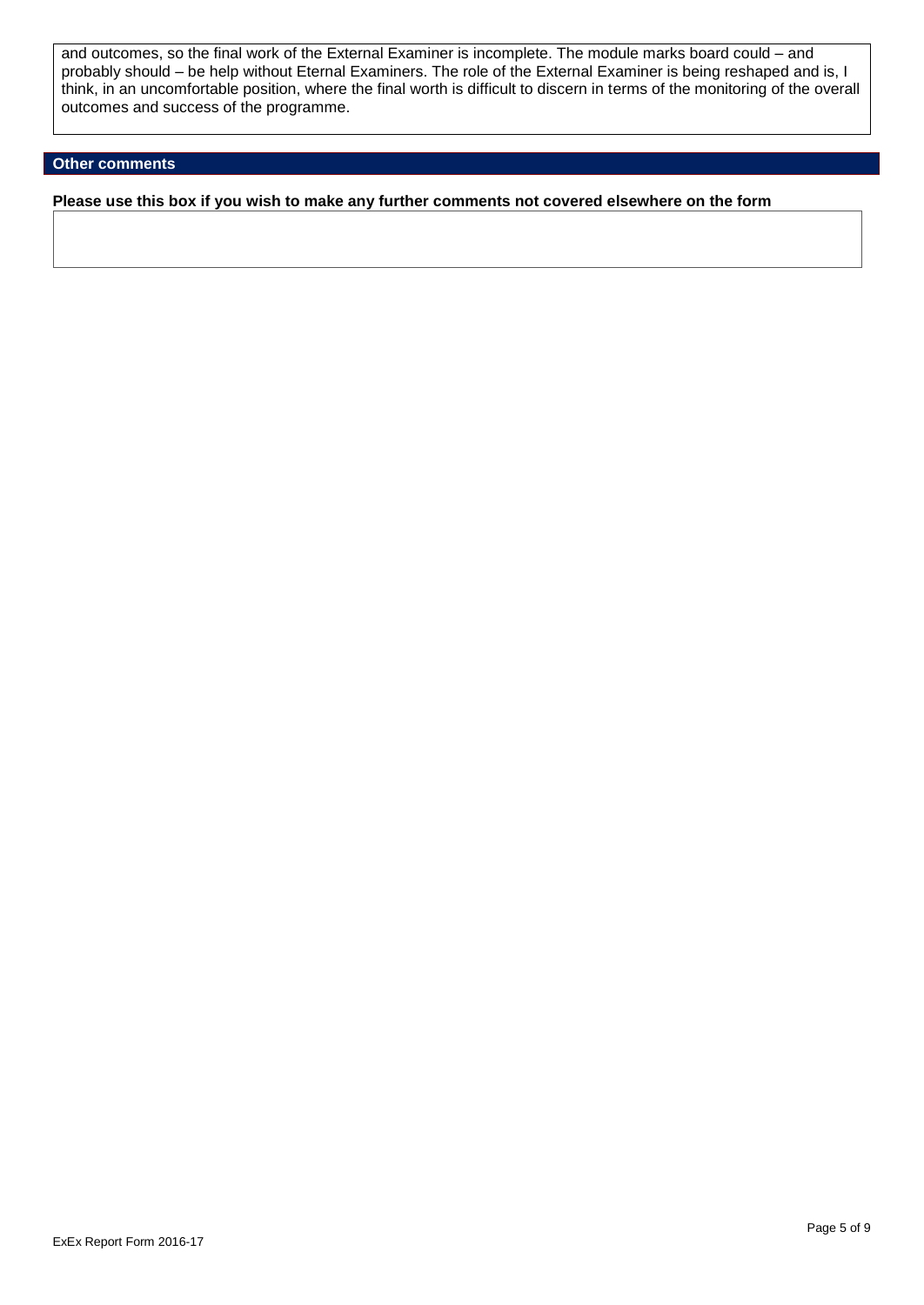### **Name of School and Head of School (or nominee)**

| Title and Name of<br>Responder: |                                                                                    |
|---------------------------------|------------------------------------------------------------------------------------|
| Position*:                      | LCS Assessment Lead and Director of Spanish, Portuguese and Latin American Studies |
| Faculty / School of:            | Faculty of Arts and Humanities, School of Languages Cultures and Societies         |
| Address for<br>communication:   | University of Leeds<br>Leeds LS2 9JT                                               |
| Email:                          |                                                                                    |
| Telephone:                      |                                                                                    |

*\*If the individual responding to the report is not the Head of School please state their position within the School.*

### **Completing the School response**

The completed School response (including the full original report) should be attached to an e-mail and sent to the Pro-Dean for Student Education in the relevant Faculty. Following approval by the Pro-Dean for Student Education, the School must send the response (including the full original report) directly to the External Examiner. A copy must also be emailed to the Quality Assurance Team at gat@leeds.ac.uk. External Examiners should receive a formal response no later than six weeks after receipt of the original report.

### *Response to Points of innovation and/or good practice*

### LCS collective response:

Programmes within the School are regarded very positively overall and are seen by our external examiners as being of high quality, with excellent teaching and student performance.

It is extremely pleasing to receive positive feedback in the area of innovation, not least because of the ongoing investment that colleagues make in this respect. The clear presence of research-led teaching is balanced with the ongoing diversity of modules we are able to offer our students. The development of the Final Year Project, commended as an enhancement, is reflected in the research methodology training offered across our subject areas. In addition, we have been commended for the rigorous approach to assessment, with clear communication to students and excellent administrative organisation. The use of different approaches to assessment to respond to the range of skills we want our students to develop is also noted with thanks.

We are grateful to our external examiners for identifying instances of innovative assessment, accompanied by clear feedback, and in particular it is pleasing to see where this has been a noted as a focus of improvement for subject areas. Further good practice has been identified in our enhanced use of digital resources and of the VLE, including the introduction of online marking in some areas, ongoing discussions about Health and Safety notwithstanding.

Other areas of good practice identified included the presentation of awards to recognise outstanding academic achievements, as well as the development of key skills that link directly to employability. Praise is consistently seen in relation to high standards of teaching throughout the School, in the existence of co-taught L2 and L3 cohorts in some subject areas – a practice under discussion for wider School implementation in order to extend module choice – and in the rigour of processes overall.

### Subject area individual response:

We are pleased to read the Examiner's positive comments on sustained good practice in assessment, in variety and range of assessment, across the programme.

### *Response to Enhancements made from the previous year*

### LCS collective response:

Pleasingly, in response to the question about enhancements made since last year there was very reassuring evidence of subject areas having responded to examiners' previous comments. Moreover, there were many instances where there were no necessary enhancements because nothing had been deemed necessary to mention in the previous year.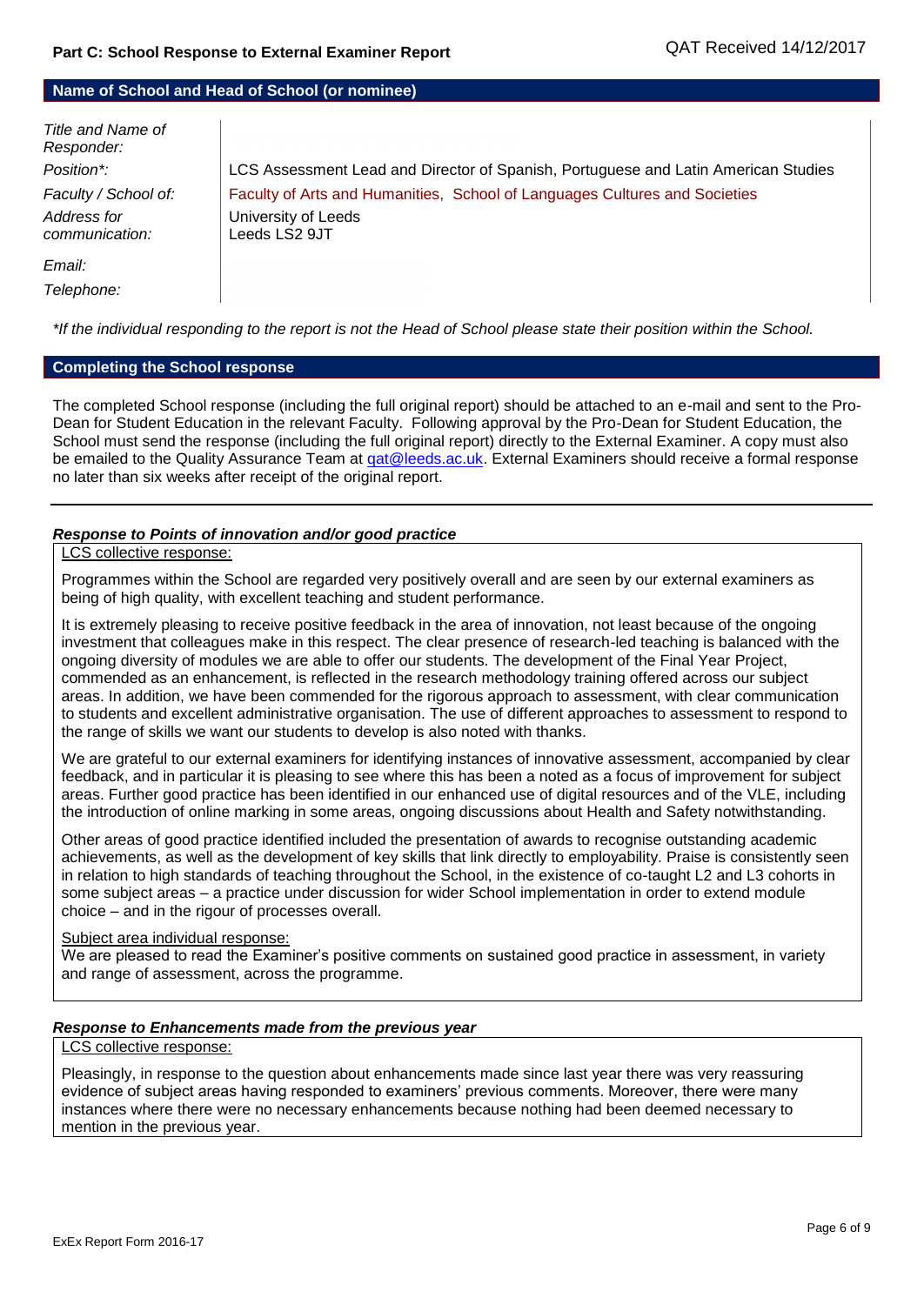# *Response to Matters for Urgent Attention*

*If any areas have been identified for urgent attention before the programme is offered again please provide a specific response to them here:*

LCS collective response:

Only five of the School's 30 external examiners for UG programmes raised matters for urgent attention. Two of these concerns the implementation of the University policy that all students starting their degree in 2017-18 must undertake a 40-credit Final Year Project (a Final Year Project became compulsory for all students starting their degree in 2014-15). One external examiner was concerned that this would impact upon the provision of a wide range of Level 3 optional modules, restrict the development of employability skills, and that some students would not be suited to such a mode of working. Other external examiners also voiced similar concerns in relation to module choice, though not as a matter for urgent attention.

In 2016-17, LCS developed a suite of School-wide 40-credit and 20-credit FYP modules, intended to replace the separate subject-level dissertation modules in most subject areas. They include traditional dissertation and extended essay variants, both 20- and 40-credit translation projects and a 40-credit digital documentary project. These modules were piloted in German, Russian and Slavonic Studies, Arabic, Islamic and Middle Eastern Studies, and East Asian Studies. In 2017-18 they have been rolled out across all subject areas in the School. Students doing a degree in the relevant language may choose to write their FYP in French, German, Russian, Spanish or Portuguese.

Enrolment figures indicate that approximately 2/3 of students have opted for a 40-credit FYP, suggesting that students welcome the opportunity to undertake a weighty independent project. The variety of FYP formats is intended to address the fact that not all students are suited to a traditional dissertation format. For students taking the traditional dissertation variants, the peer group meetings, organised by the students themselves, and the presentation of their research at the FYP Conference, develop employability skills; the option to write in the target language in some subject areas enables students to showcase their language ability. The School is also exploring the possibility of co-teaching Level 2 and Level 3 variants of the same module, a system already practised successfully in some subject areas, in order to extend module choice more efficiently. Whilst we are grateful that external examiners have suggested grounds for caution, for the above reasons we believe that we are responding to University policy in a way that will benefit our students and will not restrict their options. We will continue to monitor the place of the FYP and module choice in our curriculum as part of the School-wide curriculum review and programme reform currently underway and due to be implemented in 2019-20. The School continues to discuss and work with the subject area to consider remaining concerns where there seems to be a discrepancy with wider School and institutional experience.

Another external examiner raised a concern relating to moderation of School FYP marks when marking is done within subject areas and the role of subject external examiners in recommending changes to FYP marks in isolation from the School-wide set of marks. We greatly appreciate the identification of such concerns during the FYP's pilot year and we are seeking advice from the Faculty Assessment and Standards Group. We will provide specific guidance to external examiners on the moderation of School FYP marks in May 2018.

The other matters for urgent attention were concerns about exam questions, assessment and August resit administration, relating to specific subject areas. Each of these issues is being addressed in the subject areas concerned.

### *Response to questions 1-7 (and related comments)*

*Schools may provide a general response; however, where Examiners raise specific points these must be addressed individually:*

# LCS collective response:

We are extremely grateful to those external examiners who have reached the end of their term of appointment. We thank you for your support, feedback and collegiality during your tenure. We are also very grateful to those of you who acted as mentors for external examiners new to the role. More than one external examiner suggested that it would be useful to arrange meetings between externals and students. This is a valuable suggestion, and we will consider how to implement this during the externals' visits in June.

# **Standards**

### *Response to questions 8 to 16 (and related comments)*

*Schools may provide a general response; however, where Examiners raise specific points these must be addressed individually:*

# LCS collective response

We are delighted that our external examiners have high praise for the breadth and scope of our programmes, for the degree to which they are informed by staff research, and for the comparability of standards with national benchmarks and other institutions. Programme aims and ILOs were found to be clear, appropriate and transparent.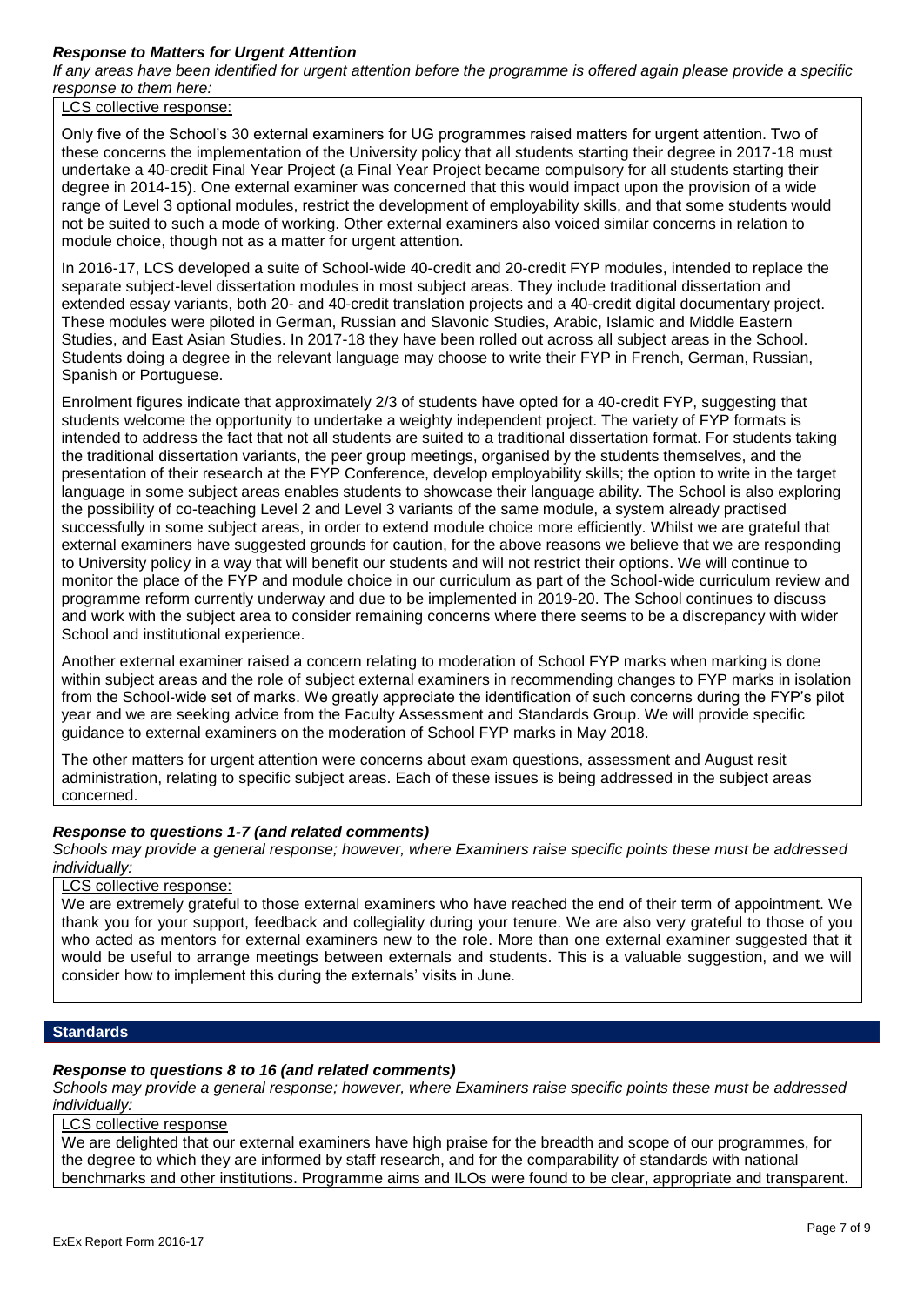Many external examiners also commented positively on the use of blended learning and digital resources in relation to student engagement.

# **Assessment and Feedback**

### *Response to questions 17 to 19 (and related comments)*

*Schools may provide a general response; however, where Examiners raise specific points these must be addressed individually:*

# LCS collective response

We are pleased that external examiners regard assessment in general highly in LCS, and that they deem it to reflect both a wide variety of methods and a robust internal marking procedure. There was explicit praise for our transparent marking and moderation processes. In light of the University's aims to 'assess less, better', some subject areas are integrating different skills within a single assessment. One external examiner has exhorted the School to weigh the benefits of multiple assessments for modules against the cost to staff time, and to review regularly the necessity of each assessment with a view to streamlining. There were specific discussions about the nature of assessment at the different levels, and the desirability of standardised approaches to assessment methods. Discussions of these issues, informed by the Leeds Expectations for Assessment and Feedback, will continue in the future alongside the programme reform currently being undertaken by the School.

A number of external examiners recommend that attention is given to the full use of the marking scale, especially at the upper end. We are grateful to external examiners for noting where practice could be improved in this respect and agree that to do so will maximise parity and facilitate a smooth move to the 0-100 marking scale in 2017-18. There was one expression of concern that the new marking scale could have an inflationary effect on overall averages, that the introduction of criteria for subdivision within 70-100 would be helpful, and that care should be taken to map student performance on to the new scale correctly. For 2017-18 staff and students have been provided with information sheets about the new scale, which includes a conversion chart and advice on the upper and lower extremes of the scale. The use of the 0-100 scale will be closely monitored throughout this transition year. One external examiner recommended the introduction of a categorical marking scheme. The current University recommendation is for Schools to identify where the use of such a marking scheme may be appropriate; LCS is therefore currently reviewing this in individual subject areas. Work on School-wide assessment criteria and grade descriptors is ongoing in the context of the programme reform.

In terms of feedback to students, we are gratified that the quality of our feedback is consistently commended. We continue to strive to find the right amount of feedback to be meaningful to students without creating a disproportionate workload for colleagues. In addition, one valuable piece of advice has been to vary the language used in feedback and avoid over-use of language that does not offer specific guidance.

### **The Progression and Awards Process**

### *Response to questions 20-35 (and related comments)*

*Schools may provide a general response; however, where Examiners raise specific points these must be addressed individually:*

# LCS collective response:

We are very pleased that generally our exam boards and the administration associated with progression and awards are found to be transparent, fair and efficient. We are grateful to our external examiners for the vital role they play in subject exam boards, in terms of ratifying module marks and where necessary moderating them, and discussing matters of comparability of student performance at module level with national benchmarks and other UK institutions. As is known, our Classification Board is held separately from our subject exam boards that confirm module marks and is supported by two different external examiners each year. We endeavour to invite each external examiner to attend the Classification Board once during their tenure and we are always pleased to hear from examiners who would like to put themselves forward for this additional duty.

#### Subject area individual response:

The Examiner's comments on the role of External Examiners have been noted and will be considered by the School/Faculty.

### **Other comments**

*Response to items included in the 'Other Comments' section of the report*

LCS collective response: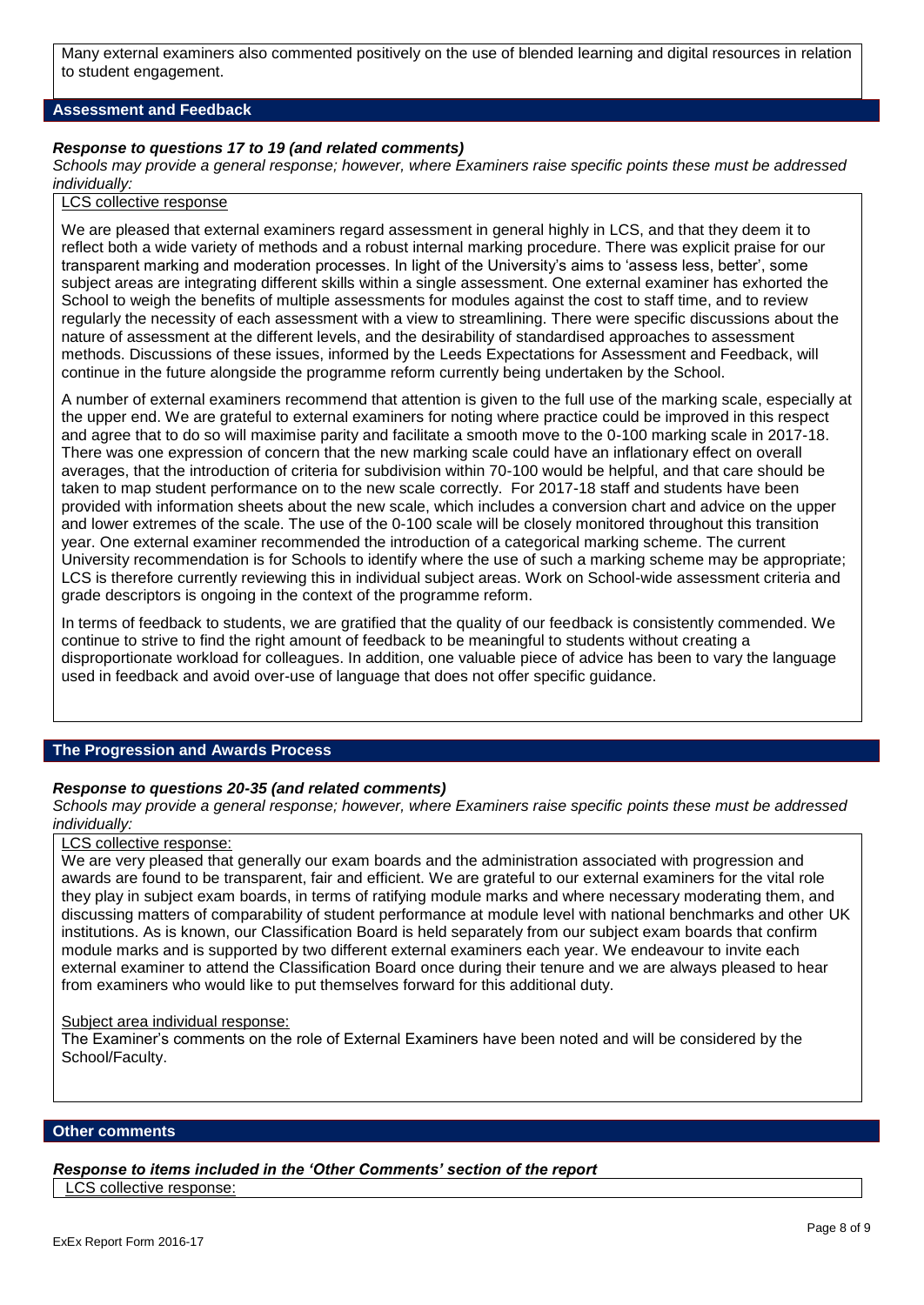In addition to their reports on our programmes, our examiners have provided valuable feedback about their own experience, particularly in relation to access to samples and materials. Following the University-wide move to online only submission of assessed coursework, many external examiners have welcomed the availability of materials on the VLE and the ability to review these remotely in advance of the visit to Leeds. Some have commented on our hybrid system of marking work submitted electronically, with some modules being marked in hard copy and others being marked using the Turnitin Feedback Studio online. The hybrid system is to avoid a prescriptive approach that would fail to take account of health and safety concerns associated with extended work on screens and keyboards; thus, whilst we cannot standardise at the level of the School or subject area, we do as far as possible ensure a single way of marking coursework for each module. We acknowledge that the first year of this system has highlighted improvements we can make in terms of access to materials, as well as the provision of links to MP4 files to make access easier and the appropriate labelling of all online files. We continue to welcome feedback from our external examiners on these processes throughout the new academic year.

We regret the difficulties concerning access to a key for the base rooms this summer and the issue was raised with Estates, who have assured us that more keys will be available for 2017-18.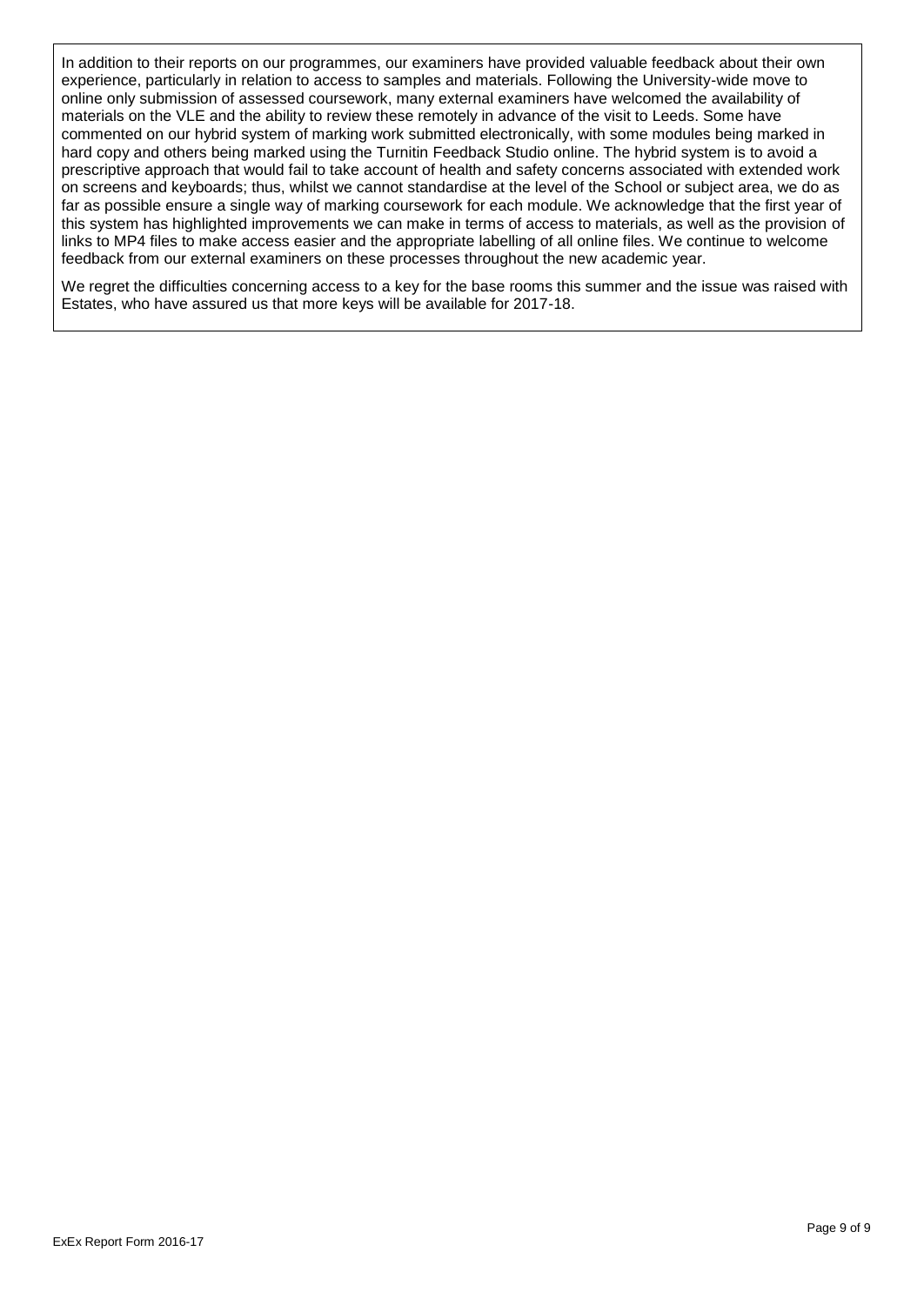# **The University of Leeds**

# **EXTERNAL EXAMINER'S REPORT**

# ACADEMIC YEAR: 2016-17

# **Part A: General Information**

| Subject area and awards being examined |                                                              |
|----------------------------------------|--------------------------------------------------------------|
|                                        |                                                              |
| Faculty / School of:                   | School of Languages, Cultures and Societies/ Language Centre |
| Subject(s):                            | Spanish Language Modules                                     |
| Programme(s) / Module(s):              |                                                              |
|                                        |                                                              |
|                                        |                                                              |
| Awards (e.g. BA/BSc/MSc etc):          | Spanish electives                                            |

# **Part B: Comments for the Institution on the Examination Process and Standards**

# **Points of innovation and/or good practice**

This is my second year as external examiner at Leeds. I am most impressed by how this outstanding department works, the variety of options offered in the programme and by the rigour with which Spanish is taught and assessed in the different modules that I have evaluated. Once again, the design of the exams is commendable. It is clear that tremendous effort goes into designing language tests that are both comprehensive and fair. The use of authentic materials is a very good way to set the tone in many of the exams that I have seen.

# **Enhancements made from the previous year**

In my report from last year I made two specific recommendations that have been taken into account. My first recommendation was to promote metacognitive strategies by incorporating instances of idiomatic language into exams. I observed examples of this when I was reviewing the exam papers, as some questions incorporated idiomatic expressions and lexical colocations. This indicates that the idiomatic component of language has not only been taught but is also assessed as an important component of language. My second recommendation was to encourage instructors to draw to a greater extent on the linguistic diversity of the Spanish-speaking world. I have seen that assessment materials include grammatical features from several varieties of the language as well as texts from different Spanish-speaking countries. This is commendable, as it increases students' exposure to the linguistic and cultural diversity of the Spanish-speaking world. I have also found the course descriptions, marking guidelines, timelines of the examination process, etc., to be rigorous, clear and efficiently produced. The range of the examination papers that I have reviewed were well-designed, detailed and demanding but fair relative to the level that is expected of students and in accordance with the description of the courses. Finally, I have also accessed the VLE (Virtual Learning Environment) and I can see that this tool is an effective way to motivate students. I have been most impressed by the "digitising life & research" module and by the way in which detailed oral feedback was provided to students on their performance. The use of platforms to produce reviews of films and other media by using Youtube in oral classes also appears to have been an effective tool to engage students. These technologically-enhanced techniques prepare students to confront real situations in Spanish, e.g., during their year abroad and once they have finished their studies. I am happy that my previous feedback has been valued and incorporated into the programme.

# **Matters for Urgent Attention**

*None*

# *For Examiners in the first year of appointment*

|    | Were you provided with an External Examiners Handbook?                                                                     | N/f |
|----|----------------------------------------------------------------------------------------------------------------------------|-----|
| Ζ. | Were you provided with copies of previous relevant External Examiners' reports and the response<br>of the School to these? | N/A |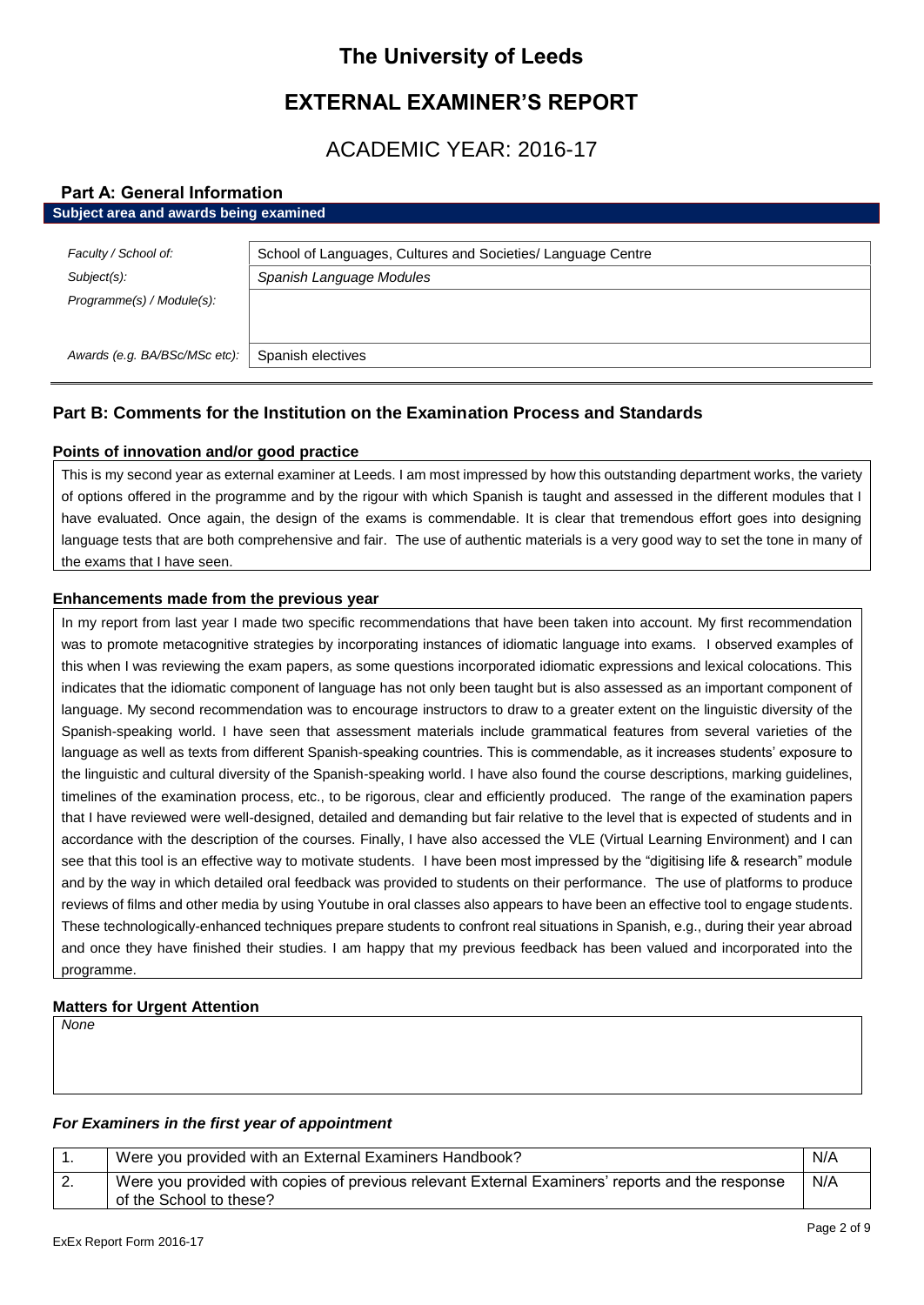# *For Examiners completing their term of appointment*

| -4. | Have you observed improvements in the programme(s) over the period of your appointment?            | N/A |
|-----|----------------------------------------------------------------------------------------------------|-----|
| -5. | Has the school responded to comments and recommendations you have made?                            | N/A |
| 6.  | Where recommendations have not been implemented, did the school provide clear reasons for<br>this? | N/A |
|     | Have you acted as a External Examiner Mentor?                                                      | N/A |

*Please comment on your experience of the programme(s) over the period of your appointment, remarking in particular on changes from year to year and the progressive development and enhancement of the learning and teaching provision, on standards achieved, on marking and assessment and the procedures of the School*

### **Standards**

| 8.                | Is the overall programme structure coherent and appropriate for the level of study?                                                                                                                   | Y              |
|-------------------|-------------------------------------------------------------------------------------------------------------------------------------------------------------------------------------------------------|----------------|
| 9.                | Does the programme structure allow the programme aims and intended learning outcomes to be<br>met?                                                                                                    | $\overline{Y}$ |
| 10.               | Are the programme aims and intended learning outcomes commensurate with the level of award?                                                                                                           | Y              |
| 11.               | Did the Aims and ILOs meet the expectations of the national subject benchmark (where relevant)?                                                                                                       | $\overline{Y}$ |
| $\overline{12}$ . | Is the programme(s) comparable with similar programmes at other institutions?                                                                                                                         | Y              |
|                   | Please use this box to explain your overall impression of the programme structure, design, aims and intended<br>learning outcomes.                                                                    |                |
| 13.               | Is the influence of research on the curriculum and learning and teaching clear?                                                                                                                       | Y              |
|                   | Please explain how this is/could be achieved (examples might include: curriculum design informed by current research<br>in the subject; practice informed by research; students undertaking research) |                |
| 14.               | Does the programme form part of an Integrated PhD?                                                                                                                                                    | N/A            |
|                   | Please comment on the appropriateness of the programme as training for a PhD:                                                                                                                         |                |
| 15.               | Does the programme include clinical practice components?                                                                                                                                              | N/A            |
|                   | Please comment on the learning and assessment of practice components of the curriculum here:                                                                                                          |                |
| 16.               | Is the programme accredited by a Professional or Statutory Regulatory Body (PSRB)?                                                                                                                    | N/A            |
|                   | Please comment on the value of, and the programme's ability to meet, PSRB requirements here:                                                                                                          |                |

**Assessment and Feedback**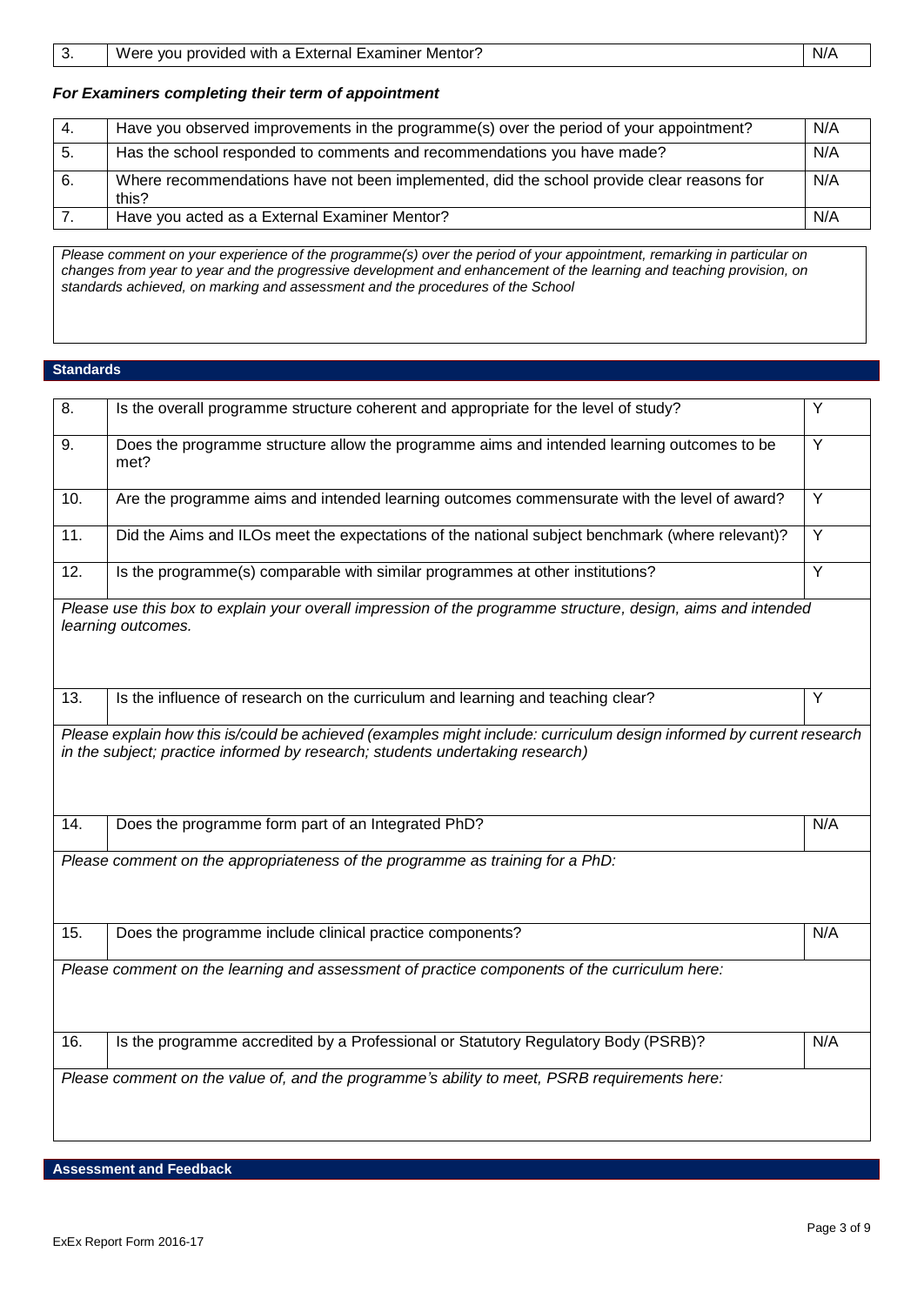| 17.       | Does the programme design clearly align intended learning outcomes with assessment?                                                                                                                                                                                                                                                                      |   |
|-----------|----------------------------------------------------------------------------------------------------------------------------------------------------------------------------------------------------------------------------------------------------------------------------------------------------------------------------------------------------------|---|
|           | Please comment on the assessment methods and the appropriateness of these to the ILOs, in particular: the design<br>and structure of the assessment methods, and the arrangements for the marking of modules and the classification of awards; the<br>quality of teaching, learning and assessment methods that may be indicated by student performance. |   |
| 18.       | Is the design and structure of the assessment methods appropriate to the level of award?                                                                                                                                                                                                                                                                 | v |
| 19.       | Were students given adequate opportunity to demonstrate their achievement of the programme<br>aims and intended learning outcomes?                                                                                                                                                                                                                       | Y |
|           | Please comment on the academic standards demonstrated by the students and, where possible, their performance in relation<br>to students on comparable courses; the strengths and weaknesses of the students as a cohort:                                                                                                                                 |   |
| feedback: | Please use this box to provide any additional comments you would like to make in relation to assessment and                                                                                                                                                                                                                                              |   |

# **The Progression and Awards Process**

| $\overline{20}$ . | Were you provided with guidance relating to the External Examiners role, powers and<br>responsibilities in the examination process?               | Y              |
|-------------------|---------------------------------------------------------------------------------------------------------------------------------------------------|----------------|
| 21.               | Was the progression and award guidance provided sufficient for you to act effectively as an<br><b>External Examiner?</b>                          | Y              |
| $\overline{22}$ . | Did you receive appropriate programme documentation for your area(s) of responsibility?                                                           | Y              |
| $\overline{23}$ . | Did you receive appropriate module documentation for your area(s) of responsibility?                                                              | Y              |
| 24.               | Did you receive full details of marking criteria applicable to your area(s) of responsibility?                                                    | $\overline{Y}$ |
| 25.               | Were you provided with all draft examination papers/assessments?                                                                                  | Y              |
| 26.               | Was the nature and level of the assessment questions appropriate?                                                                                 | Y              |
| $\overline{27}$ . | Were suitable arrangements made to consider your comments on assessment questions?                                                                | Y              |
| 28.               | Was sufficient assessed work made available to enable you to have confidence in your evaluation<br>of the standard of student work?               | $\overline{Y}$ |
| 29.               | Were the examination scripts clearly marked/annotated?                                                                                            | $\overline{Y}$ |
| $\overline{30}$ . | Was the choice of subjects for final year projects and/or dissertations appropriate?                                                              | $\overline{Y}$ |
| $\overline{31}$ . | Was the method and standard of assessment appropriate for the final year projects and/or<br>dissertations?                                        | $\overline{Y}$ |
| $\overline{32}$ . | Were the administrative arrangements satisfactory for the whole process, including the operation of<br>the Progression and Awards Board?          | Y              |
| 33.               | Were you able to attend the Progression and Awards Board meeting?                                                                                 | $\overline{Y}$ |
| 34.               | Were you satisfied with the recommendations of the Progression and Awards Board?                                                                  | Y              |
| 35.               | Were you satisfied with the way decisions from the School Special Circumstances meeting were<br>communicated to the Progression and Awards Board? | Y              |
|                   | Please use this box to provide any additional comments you would like to make on the questions above:                                             |                |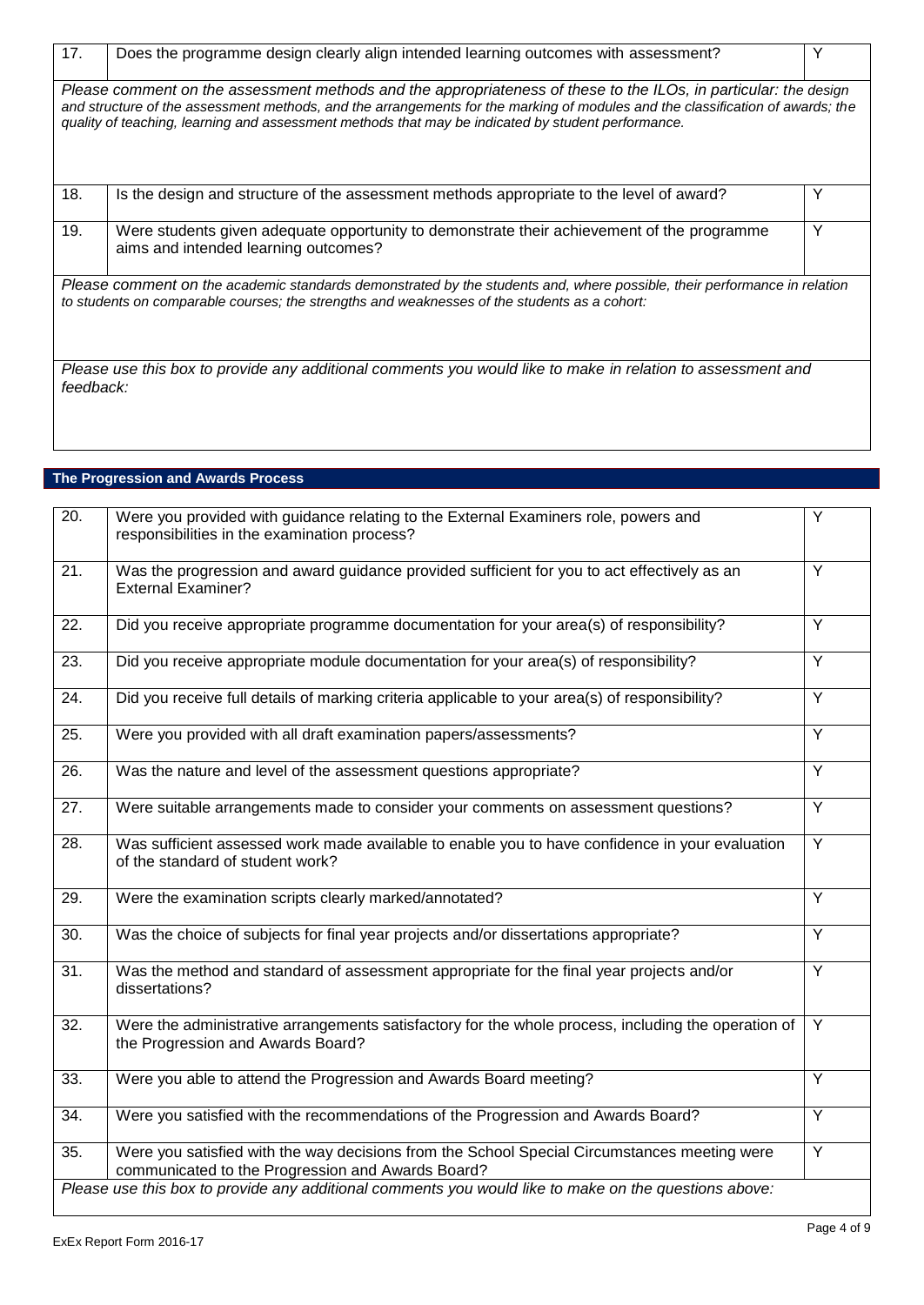# **Other comments**

**Please use this box if you wish to make any further comments not covered elsewhere on the form**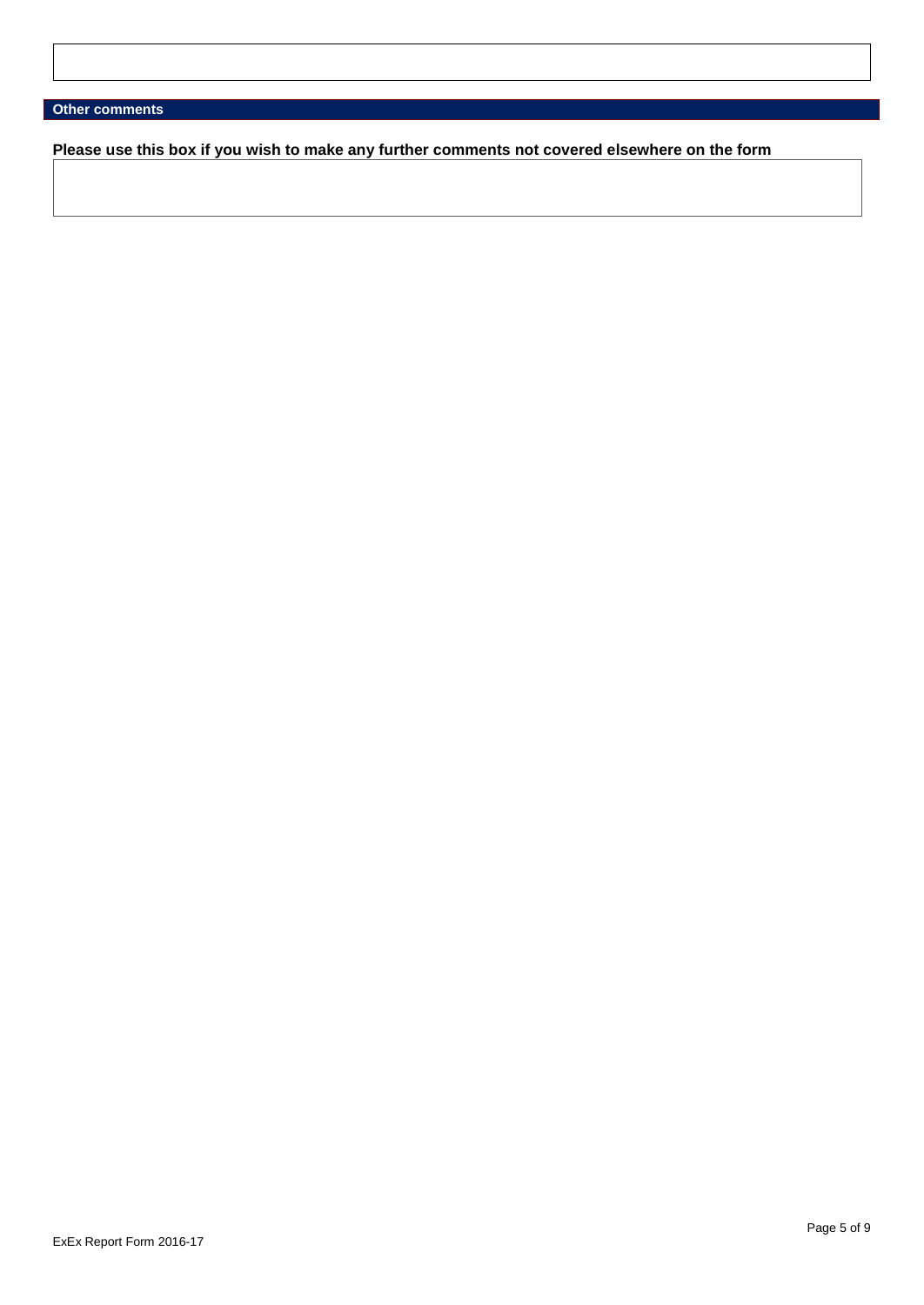# **Name of School and Head of School (or nominee)**

| Title and Name of Responder: |                                                                                              |
|------------------------------|----------------------------------------------------------------------------------------------|
| Position*:                   | LCS Assessment Lead and Director of Spanish, Portuguese and Latin American<br><b>Studies</b> |
| Faculty / School of:         | Faculty of Arts and Humanities, School of Languages Cultures and Societies                   |
| Address for communication:   | University of Leeds<br>Leeds LS2 9JT                                                         |
| Email:                       |                                                                                              |
| Telephone:                   |                                                                                              |

*\*If the individual responding to the report is not the Head of School please state their position within the School.*

### **Completing the School response**

The completed School response (including the full original report) should be attached to an e-mail and sent to the Pro-Dean for Student Education in the relevant Faculty. Following approval by the Pro-Dean for Student Education, the School must send the response (including the full original report) directly to the External Examiner. A copy must also be emailed to the Quality Assurance Team a[t qat@leeds.ac.uk.](mailto:qat@leeds.ac.uk) External Examiners should receive a formal response no later than six weeks after receipt of the original report.

### *Response to Points of innovation and/or good practice*

### LCS collective response:

Programmes within the School are regarded very positively overall and are seen by our external examiners as being of high quality, with excellent teaching and student performance.

It is extremely pleasing to receive positive feedback in the area of innovation, not least because of the ongoing investment that colleagues make in this respect. The clear presence of research-led teaching is balanced with the ongoing diversity of modules we are able to offer our students. The development of the Final Year Project, commended as an enhancement, is reflected in the research methodology training offered across our subject areas. In addition, we have been commended for the rigorous approach to assessment, with clear communication to students and excellent administrative organisation. The use of different approaches to assessment to respond to the range of skills we want our students to develop is also noted with thanks.

We are grateful to our external examiners for identifying instances of innovative assessment, accompanied by clear feedback, and in particular it is pleasing to see where this has been a noted as a focus of improvement for subject areas. Further good practice has been identified in our enhanced use of digital resources and of the VLE, including the introduction of online marking in some areas, ongoing discussions about Health and Safety notwithstanding.

Other areas of good practice identified included the presentation of awards to recognise outstanding academic achievements, as well as the development of key skills that link directly to employability. Praise is consistently seen in relation to high standards of teaching throughout the School, in the existence of co-taught L2 and L3 cohorts in some subject areas – a practice under discussion for wider School implementation in order to extend module choice – and in the rigour of processes overall.

### Subject area individual response:

We are delighted to read the Examiner praise on the variety of options offered in the programme and the rigour with which Spanish is taught and assessed in the different modules.

### *Response to Enhancements made from the previous year*

### LCS collective response:

Pleasingly, in response to the question about enhancements made since last year there was very reassuring evidence of subject areas having responded to examiners' previous comments. Moreover, there were many instances where there were no necessary enhancements because nothing had been deemed necessary to mention in the previous year.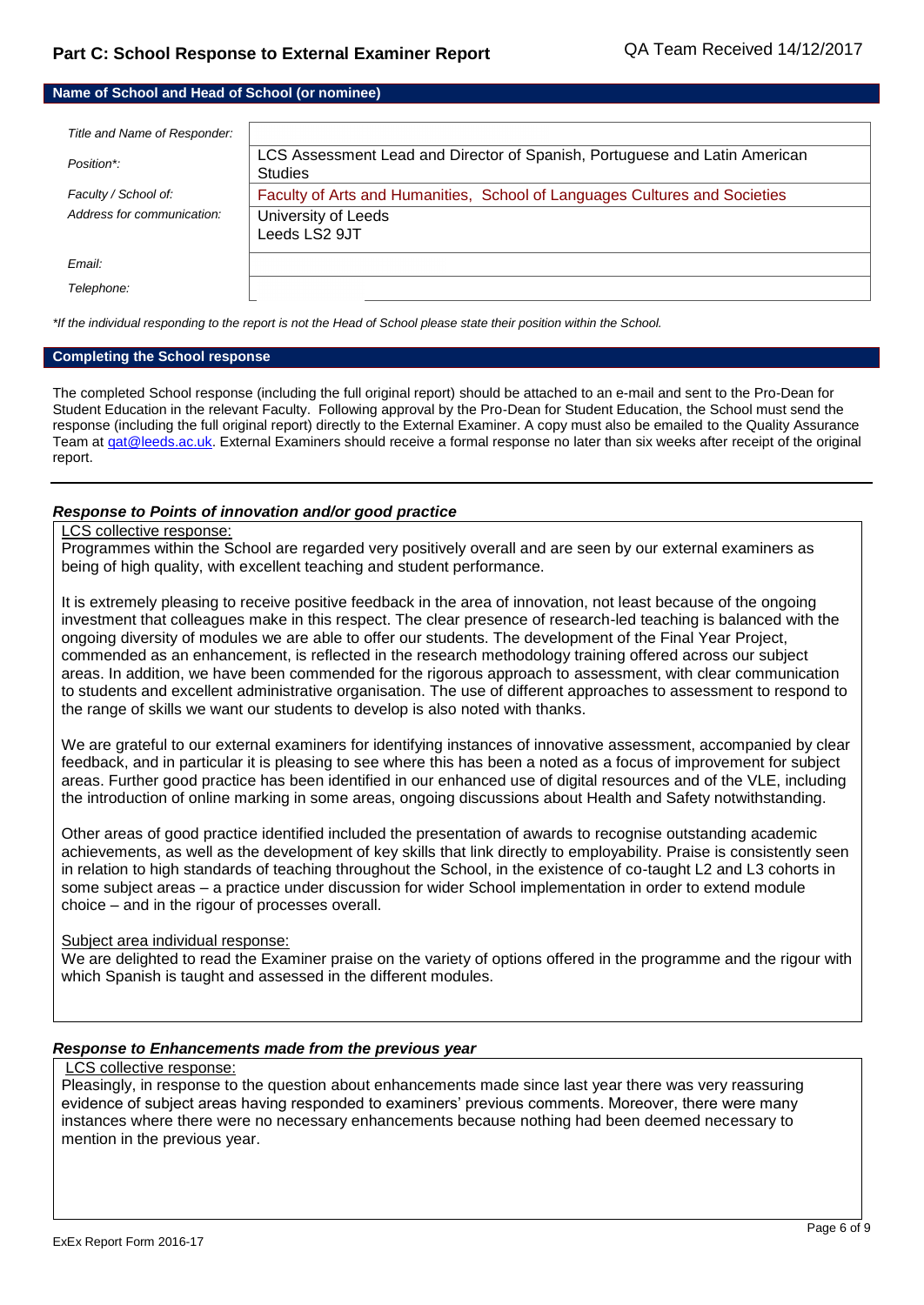# Subject area individual response:

We are pleased to see the Examiner is satisfied with the way his recommendations to incorporate idiomatic expressions and lexical colocations into exams have been taken on board and how the Spanish language team has strived to increase students' exposure to the linguistic and cultural diversity of the Spanish-speaking world. We find equally praising his positive comments on our use of the VLE and the integration of technology in our teaching practice, as a way of enhancing students' engagement and motivation. positive comments about the departmental work and, in particular, the Spanish-language teaching section have already been passed on to colleagues.

# *Response to Matters for Urgent Attention*

*If any areas have been identified for urgent attention before the programme is offered again please provide a specific response to them here:*

# LCS collective response:

Only five of the School's 30 external examiners for UG programmes raised matters for urgent attention. Two of these concerns the implementation of the University policy that all students starting their degree in 2017-18 must undertake a 40-credit Final Year Project (a Final Year Project became compulsory for all students starting their degree in 2014-15). One external examiner was concerned that this would impact upon the provision of a wide range of Level 3 optional modules, restrict the development of employability skills, and that some students would not be suited to such a mode of working. Other external examiners also voiced similar concerns in relation to module choice, though not as a matter for urgent attention.

In 2016-17, LCS developed a suite of School-wide 40-credit and 20-credit FYP modules, intended to replace the separate subject-level dissertation modules in most subject areas. They include traditional dissertation and extended essay variants, both 20- and 40-credit translation projects and a 40-credit digital documentary project. These modules were piloted in German, Russian and Slavonic Studies, Arabic, Islamic and Middle Eastern Studies, and East Asian Studies. In 2017-18 they have been rolled out across all subject areas in the School. Students doing a degree in the relevant language may choose to write their FYP in French, German, Russian, Spanish or Portuguese.

Enrolment figures indicate that approximately 2/3 of students have opted for a 40-credit FYP, suggesting that students welcome the opportunity to undertake a weighty independent project. The variety of FYP formats is intended to address the fact that not all students are suited to a traditional dissertation format. For students taking the traditional dissertation variants, the peer group meetings, organised by the students themselves, and the presentation of their research at the FYP Conference, develop employability skills; the option to write in the target language in some subject areas enables students to showcase their language ability. The School is also exploring the possibility of co-teaching Level 2 and Level 3 variants of the same module, a system already practised successfully in some subject areas, in order to extend module choice more efficiently. Whilst we are grateful that external examiners have suggested grounds for caution, for the above reasons we believe that we are responding to University policy in a way that will benefit our students and will not restrict their options. We will continue to monitor the place of the FYP and module choice in our curriculum as part of the School-wide curriculum review and programme reform currently underway and due to be implemented in 2019-20. The School continues to discuss and work with the subject area to consider remaining concerns where there seems to be a discrepancy with wider School and institutional experience.

Another external examiner raised a concern relating to moderation of School FYP marks when marking is done within subject areas and the role of subject external examiners in recommending changes to FYP marks in isolation from the School-wide set of marks. We greatly appreciate the identification of such concerns during the FYP's pilot year and we are seeking advice from the Faculty Assessment and Standards Group. We will provide specific guidance to external examiners on the moderation of School FYP marks in May 2018.

The other matters for urgent attention were concerns about exam questions, assessment and August resit administration, relating to specific subject areas. Each of these issues is being addressed in the subject areas concerned.

# *Response to questions 1-7 (and related comments)*

*Schools may provide a general response; however, where Examiners raise specific points these must be addressed individually:*

# LCS collective response:

We are extremely grateful to those external examiners who have reached the end of their term of appointment. We thank you for your support, feedback and collegiality during your tenure. We are also very grateful to those of you who acted as mentors for external examiners new to the role. More than one external examiner suggested that it would be useful to arrange meetings between externals and students. This is a valuable suggestion, and we will consider how to implement this during the externals' visits in June.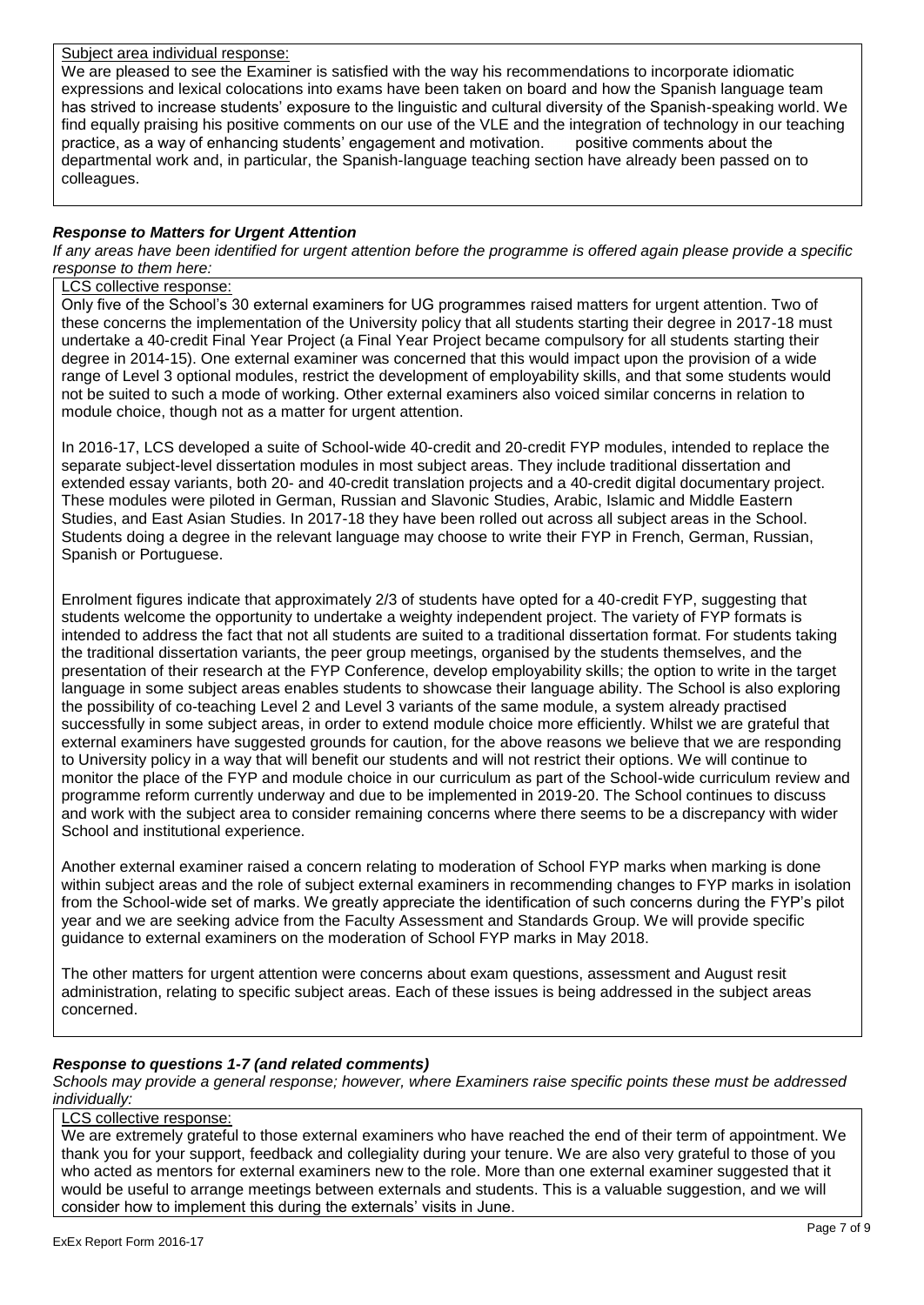# **Standards**

### *Response to questions 8 to 16 (and related comments)*

*Schools may provide a general response; however, where Examiners raise specific points these must be addressed individually:*

# LCS collective response

We are delighted that our external examiners have high praise for the breadth and scope of our programmes, for the degree to which they are informed by staff research, and for the comparability of standards with national benchmarks and other institutions. Programme aims and ILOs were found to be clear, appropriate and transparent. Many external examiners also commented positively on the use of blended learning and digital resources in relation to student engagement.

### **Assessment and Feedback**

### *Response to questions 17 to 19 (and related comments)*

*Schools may provide a general response; however, where Examiners raise specific points these must be addressed individually:*

### LCS collective response

We are pleased that external examiners regard assessment in general highly in LCS, and that they deem it to reflect both a wide variety of methods and a robust internal marking procedure. There was explicit praise for our transparent marking and moderation processes. In light of the University's aims to 'assess less, better', some subject areas are integrating different skills within a single assessment. One external examiner has exhorted the School to weigh the benefits of multiple assessments for modules against the cost to staff time, and to review regularly the necessity of each assessment with a view to streamlining. There were specific discussions about the nature of assessment at the different levels, and the desirability of standardised approaches to assessment methods. Discussions of these issues, informed by the Leeds Expectations for Assessment and Feedback, will continue in the future alongside the programme reform currently being undertaken by the School.

A number of external examiners recommend that attention is given to the full use of the marking scale, especially at the upper end. We are grateful to external examiners for noting where practice could be improved in this respect and agree that to do so will maximise parity and facilitate a smooth move to the 0-100 marking scale in 2017-18. There was one expression of concern that the new marking scale could have an inflationary effect on overall averages, that the introduction of criteria for subdivision within 70-100 would be helpful, and that care should be taken to map student performance on to the new scale correctly. For 2017-18 staff and students have been provided with information sheets about the new scale, which includes a conversion chart and advice on the upper and lower extremes of the scale. The use of the 0-100 scale will be closely monitored throughout this transition year. One external examiner recommended the introduction of a categorical marking scheme. The current University recommendation is for Schools to identify where the use of such a marking scheme may be appropriate; LCS is therefore currently reviewing this in individual subject areas. Work on School-wide assessment criteria and grade descriptors is ongoing in the context of the programme reform.

In terms of feedback to students, we are gratified that the quality of our feedback is consistently commended. We continue to strive to find the right amount of feedback to be meaningful to students without creating a disproportionate workload for colleagues. In addition, one valuable piece of advice has been to vary the language used in feedback and avoid over-use of language that does not offer specific guidance.

### **The Progression and Awards Process**

### *Response to questions 20-35 (and related comments)*

*Schools may provide a general response; however, where Examiners raise specific points these must be addressed individually:*

### LCS collective response:

We are very pleased that generally our exam boards and the administration associated with progression and awards are found to be transparent, fair and efficient. We are grateful to our external examiners for the vital role they play in subject exam boards, in terms of ratifying module marks and where necessary moderating them, and discussing matters of comparability of student performance at module level with national benchmarks and other UK institutions. As is known, our Classification Board is held separately from our subject exam boards that confirm module marks and is supported by two different external examiners each year. We endeavour to invite each